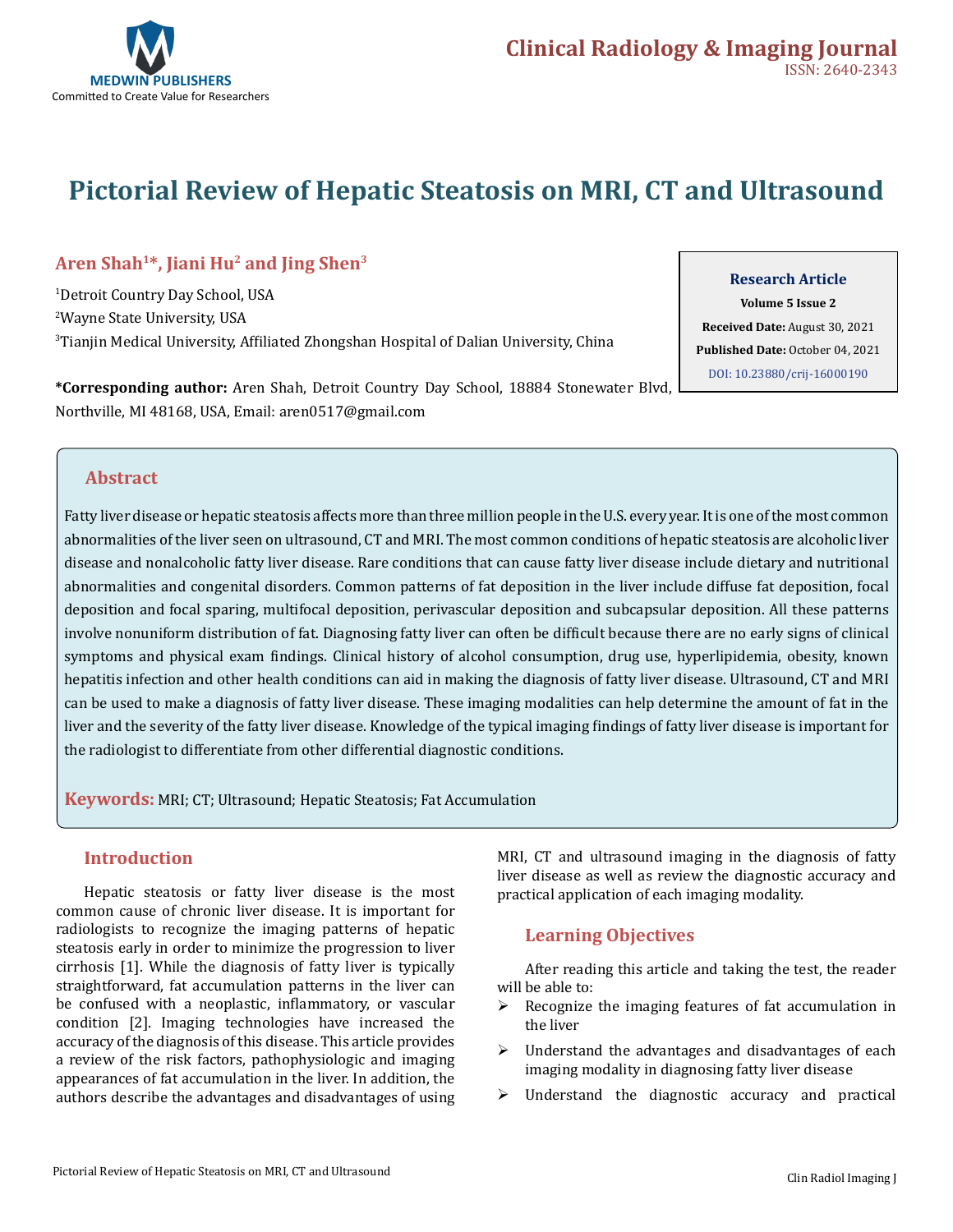applications of each imaging modality in the diagnosis of hepatic steatosis

### **Risk Factors and Pathophysiology**

Hepatic steatosis is a broad term used to describe the accumulation of at least 5% of fat without ballooning. The most common conditions of hepatic steatosis are alcoholic liver disease and nonalcoholic fatty liver disease. Alcoholic liver disease is due to excessive alcohol consumption while nonalcoholic fatty liver disease is due to insulin resistance and metabolic syndrome. Other causes of hepatic steatosis include obesity, viral hepatitis and the use of particular drugs. Rare conditions that can cause fatty liver disease include dietary and nutritional abnormalities and congenital disorders. Refer to Table 1 to learn more about the conditions

associated with fatty liver disease. In all these conditions, the cause of fatty liver disease is triglyceride accumulation within the cytoplasm of hepatocytes which alters the hepatocellular lipid metabolism. Hepatocytes in the center of the lobule, near the central vein, are vulnerable to metabolic stress and tend to accumulate lipids earlier than those in the periphery, usually around the central veins and less pronounced around the portal triads. In more advanced fatty liver disease, the entire lobule contains relatively uniform involvement.

Although the term fatty infiltration of the liver is commonly used to describe fat deposition, the term can be misleading because fat deposition indicates triglyceride droplets in hepatocytes almost always and rarely in other cell types. Since fatty liver and hepatic steatosis are considered more appropriate terms, they will be used in this article [2].

| <b>Most Common</b>            | Common      | Rare                |
|-------------------------------|-------------|---------------------|
| Excessive alcohol consumption | Drug Use    | Starvation          |
| Obesity                       | Hepatitis B | Weight Loss         |
| Hyperlipidemia                | Hepatitis C | Dietary abnormality |
| Insulin resistance            |             | Iatrogenic injury   |

#### **Prevalence of Fatty Liver**

The prevalence of nonalcoholic fatty liver is higher for individuals with hyperlipidemia and obesity. In the general population, the prevalence of nonalcoholic fatty liver disease is about 15%. The prevalence of alcoholic fatty liver disease in individuals who consume more than 60 g of alcohol per day, is approximately 45%. Patients with hyperlipidemia have a 50% prevalence. The prevalence of heavy alcohol drinkers with obesity is 95% [2].

#### **Imaging-based Diagnosis of Fatty Liver**

Although liver biopsy is the standard in diagnosing fatty liver, MRI, CT and ultrasound can also be used to make the diagnosis.

#### **Diagnosis at Ultrasound**

In detecting fatty liver disease, radiologists commonly use ultrasound imaging, which is more accessible and more cost-effective compared to other imaging modalities. On ultrasound, fatty liver may be diagnosed if the echogenicity of the liver exceeds that of the renal cortex and spleen [2]. Ultrasound has many advantages including portability and ease of use. Hepatic steatosis can be classified using B-mode images by assessing liver echogenicity, conspicuity of hepatic vasculature, fat sparing and liver parenchyma [3]. Ultrasound imaging has a pooled sensitivity of 84.8% and specificity of 93.6% in detecting moderate to severe steatosis [4]. However, ultrasound may not be as useful when detecting mild steatosis as it has a lower sensitivity rate [4]. When all cases of steatosis were considered, the sensitivity ranged from 53.3% to 66.6% and the specificity ranged from 77.0% to 93.1%. One of the disadvantages of ultrasound imaging is that it cannot clearly display deep portions of the liver and diaphragm [5]. Another major disadvantage of ultrasound imaging is that it has low reliability since it can be subjective to the observer. The intra-and inter-observer agreements of 54.7%-67.9% and 47.0%-63.7% from 168 U.S. examinations show the lack of consistent diagnostic consistency [6]. Ultrasound imaging is also more qualitative consisting of measurements between the liver and kidneys and echo penetration [6]. The drawback of qualitative measurements is that they cannot easily account for small changes in the progression of steatosis. However, new computer-assisted ultrasound techniques can use software programs to accurately examine echo amplitude and attenuation. The computerized hepatorenal index demonstrated higher sensitivities of 92.7% and 100% and higher specificity of 91% and 92.5% [6]. When trying to detect moderate to severe steatosis, ultrasound may be more effective. However, ultrasound may not be adequate enough when detecting mild steatosis.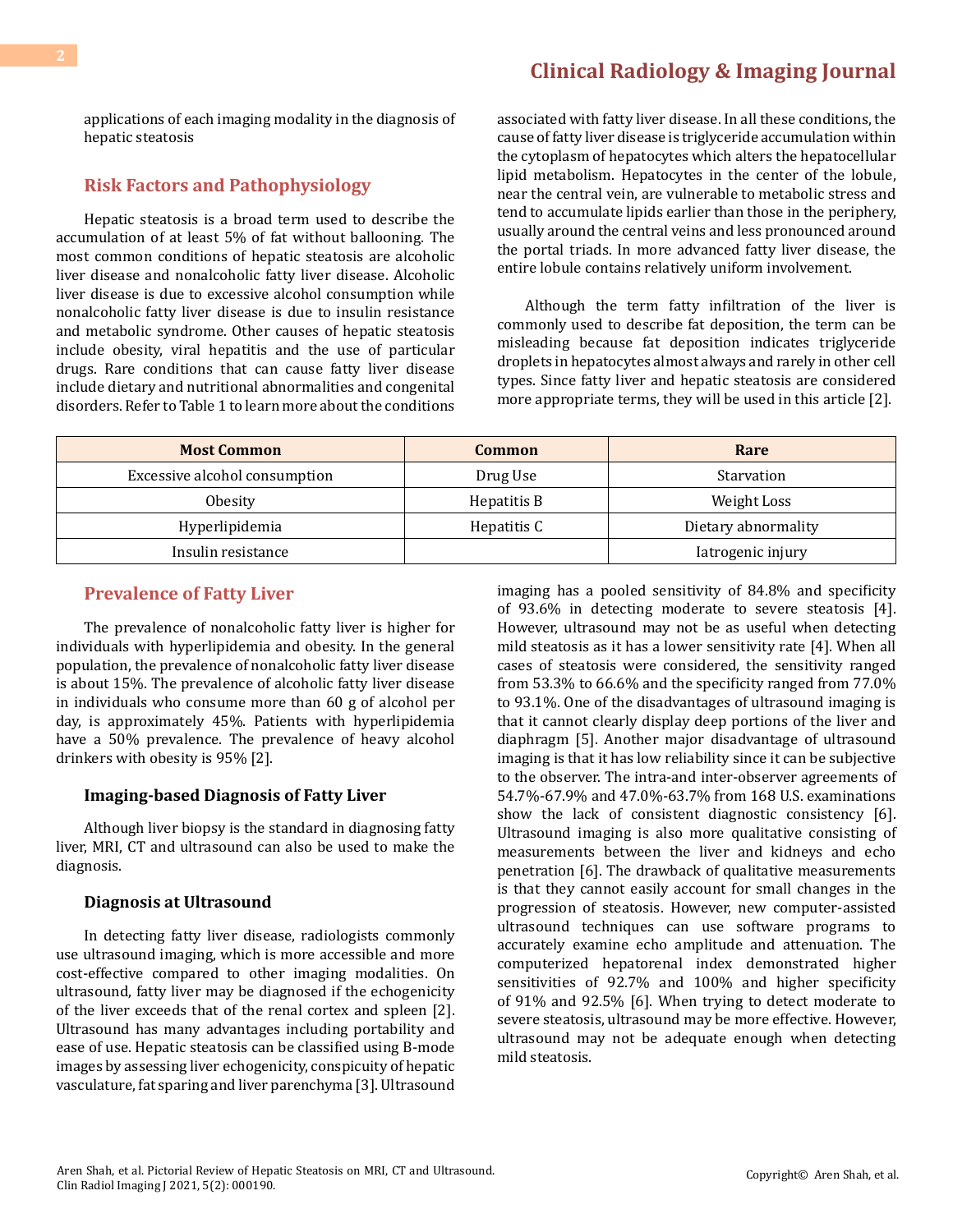# **[Clinical Radiology & Imaging Journal](https://medwinpublishers.com/CRIJ/)**



**Figure 1:** The image shown demonstrates increased echogenicity (brightness) of the liver. To diagnose fatty liver disease using ultrasound, the echogenicity of the liver parenchyma exceeds the echogenicity of the renal cortex.

#### **Diagnosis at CT**

Unenhanced CT imaging is another common modality for fatty liver disease, which can be detected with accuracy in

moderate to severe steatosis. Non-contrast CT can diagnose fatty liver disease when the liver attenuation is lower than 10 Hounsfield Units (HU) than the spleen or lower than 40 HU [7]. An example is shown in Figures 2 and 3. Contrastenhanced CT is not as reliable for the diagnosis of fatty liver due to the differences between the appearance of the liver and that of the spleen overlap between normal and abnormal attenuation value ranges depending on the timing of contrast-enhancement and imaging technique [2]. However, fatty liver disease can be diagnosed on contrast-enhanced CT if the attenuation is less than 40 HU, but this threshold has limited sensitivity [2]. Advantages of CT for diagnosis of fatty liver include fast acquisition, straightforward analysis and quantitative results. CT can be useful in certain clinical settings, such as evaluating hepatic donor candidates [6]. CT uses tissue density and calibration, which can yield different results depending on the manufacturer and scanner [8]. A major disadvantage of CT is that it is not accurate in detecting mild hepatic steatosis. The diagnostic sensitivity ranges from 52% to 62% for diagnosing mild steatosis with a fat fraction between 10% to 20% [8]. Another disadvantage is that CT attenuation can be affected by co-founding factors, such as edema, iron, copper and glycogen. Additionally, CT poses a radiation hazard, which makes it an unsuitable modality for long-term monitoring of patients [6].



**Figure 2A&2B**: Shown are CT images of the liver with and without HU measurements. The liver HU was 31 and the spleen HU was 45. Since the HU difference between the spleen and liver is greater than 10 HU, the diagnosis of fatty liver can be made. Additionally, since the liver attenuation is less than 40 HU, this also is indicative of fatty liver.

**Clinical History:** 54-year-old female with abdominal pain.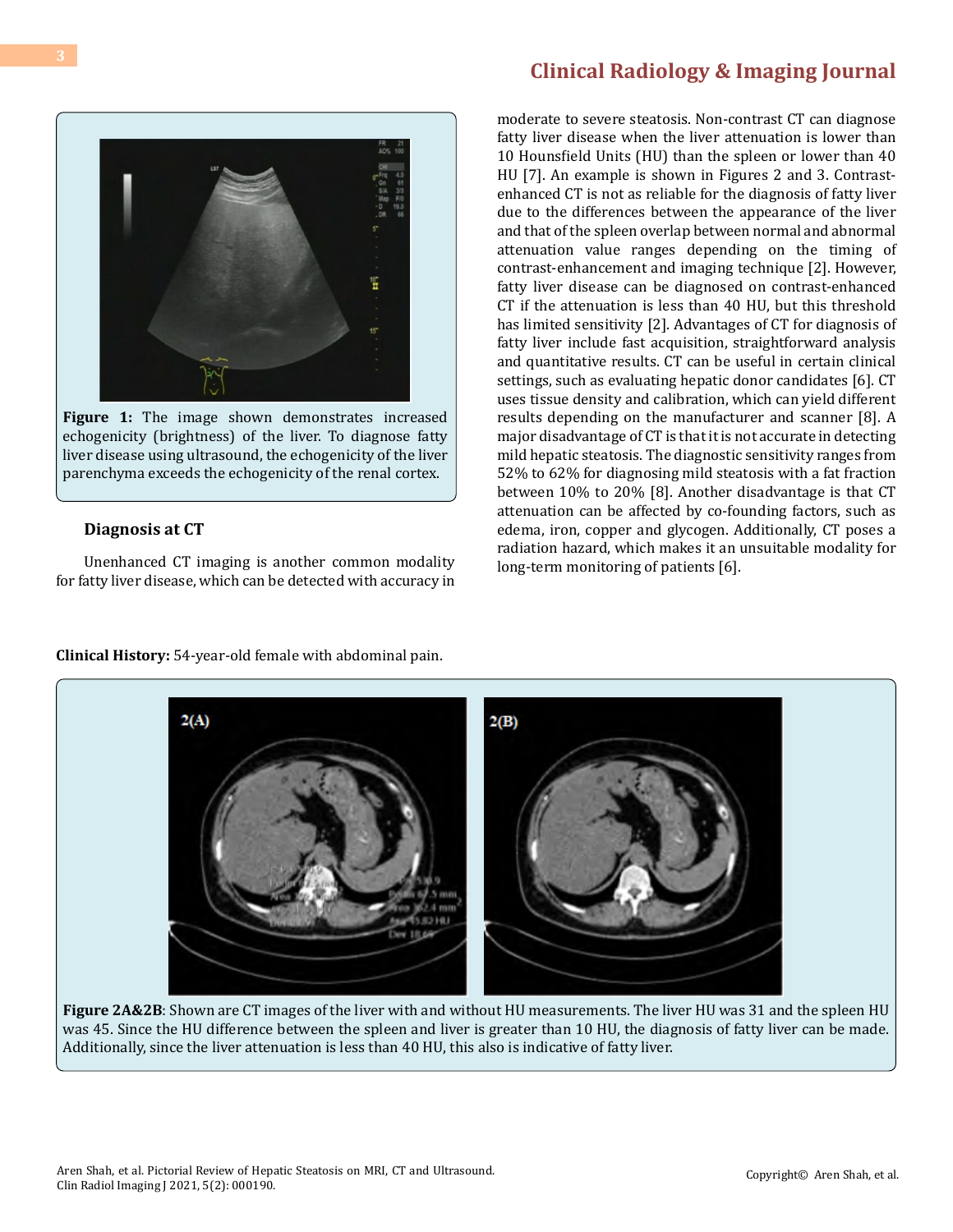# **[Clinical Radiology & Imaging Journal](https://medwinpublishers.com/CRIJ/)**

**Clinical History:** 32-year-old male with abdominal pain.



**Figure 3:** The CT image shown demonstrates a heterogeneous attenuation appearance of the liver parenchyma. Due to the heterogeneous attenuation of the liver, the HU attenuation ranged from 30-46 HU. Since there were portions of the liver that were under 40 HU, the diagnosis of fatty liver can be made.

**Clinical History:** 37-year-old female with abdominal pain.

#### **Diagnosis at MRI**

MRI can be highly effective in diagnosing hepatic steatosis as it can accurately measure the amount of hepatic fat by using signal and/or the proton density fat fraction. Using the in-phase and out-of-phase signal intensity values of the liver and spleen, one can use a mathematical formula to diagnose hepatic steatosis [5]. In a normal liver, the signal intensity values are similar on both in-phase and out-ofphase images [2]. A signal intensity loss on the out-ofphase images compared to the in-phase images can signal hepatic steatosis with the loss difference indicating the severity of this condition [2]. An example of this is shown in Figure 4. Disadvantages of MRI include the high cost and long examination time. Another drawback of MRI is that measurements can be affected by motion and parallel image artifacts, which can negatively impact the measurement accuracy within place ROIs (Region of Interests) [8]. In detecting histologic steatosis, the MRI sensitivities are between 76.7%-90% and the specificities are between 87.1%- 91% [6]. Although proton MR spectroscopy is most accurate, it does not generate anatomic images [9]. MRI scanning can evaluate steatosis objectively with the quantitative index.



**Figure 4:** Shown is a marked decrease in the signal intensity of the liver on the out-of-phase MR image (Figures 4B) compared with that on the in-phase MR image (Figure 4A). On MRI, a fat fraction greater than 5% is considered abnormal and consistent for fatty liver disease. A fat fraction can be calculated by using this formula: (In-phase signal intensity value (SIV) - Out-of-Phase SIV) /  $(2 * In-phase SIV)$  (1). In this case shown, the fat fraction was 11.51%, which indicates fatty liver.

### **Patterns of Fat Deposition**

#### **Diffuse Deposition**

Diffuse fat deposition is the most common form of fatty liver disease encountered. Fat accumulation occurs homogeneously throughout the liver. Quantification maps

#### can determine the severity of the fat accumulation [10].

#### **Focal Deposition and Focal Sparing**

Focal fat deposition and focal fat sparing are less common patterns. These patterns usually occur in specific areas such as adjacent to the falciform ligament or ligamentum venosum,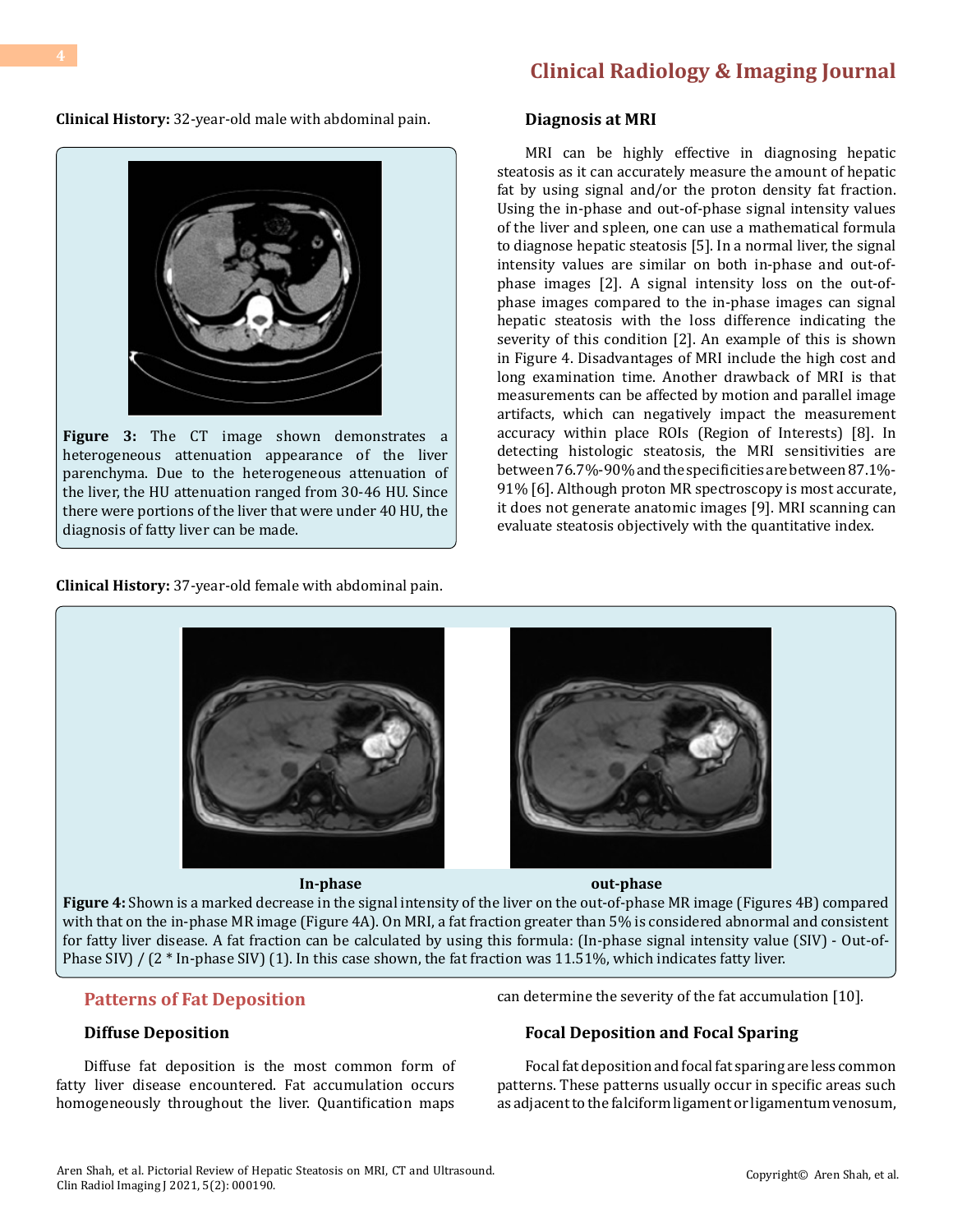in the porta hepatis and in the gallbladder fossa. Although the reason for the distribution is still not fully known, researchers have attributed the distribution to variant venous circulation [11]. The diagnosis of focal fat deposition and focal fat sparing can be more difficult than homogeneously diffuse fat deposition because imaging findings can resemble mass lesions [2]. Common characteristics of focal fat accumulation are that it does not have a mass effect on blood vessels and it typically shows wedge-shaped margins [2]. Patterns of fatty liver deposition and sparing involve the vascular anatomical variants, including the capsular veins and the peribiliary veins. The aberrant venous drainage system without portal inflow can cause haemodynamic anomalies that can lead to focal fatty liver deposition and sparing [12].

#### **Multifocal Deposition**

Multifocal deposition, indicated by multiple fat foci randomly scattered in the liver, is an unusual pattern of fatty liver disease [13]. Fat foci can have a round or oval shape and can mimic nodules. Signs of multifocal fat deposition include a lack of mass effect and stability in size over time. A differential diagnosis on CT and ultrasound may be necessary, but MRI is usually required for a diagnosis [13]. The pathogenesis of multifocal fat deposition is still unknown, except for fat deposition in regenerative cirrhotic nodules [2].

#### **Perivascular Deposition**

Perivascular deposition, characterized by halos of fat that surround hepatic and/or portal veins, is a rare pattern in fatty liver patients. In making this diagnosis, MRI is useful as it can show signal intensity loss on in-phase and out-ofphase images [14]. The pathogenesis of perivascular fat deposition is still unknown.

#### **Subcapsular Deposition**

Subcapsular deposition, characterized by small fat nodules or as a confluent peripheral region of fat in the subcapsular portion of the liver, can be seen in insulindependent diabetes patients and in patients with renal failure [12]. Medical history is helpful for accurately diagnosing subcapsular deposition.

#### **Differential Diagnosis**

Although diagnosing fatty liver is often straightforward, unusual patterns of fat deposition may require a differential diagnosis, which is listed below.

#### **Primary Lesions and Hypervascular Metastases**

Primary hepatic lesions (e.g. hepatocellular cancer, hepatic adenoma and focal nodular hyperplasia) and

# **[Clinical Radiology & Imaging Journal](https://medwinpublishers.com/CRIJ/)**

metastatic lesion are similar because they both exert a mass effect, show vivid or heterogeneous enhancement after contrast and may contain areas of hemorrhage or necrosis [2]. Focal or multifocal fat accumulation of the liver does not cause mass effect.

#### **Hypovascular Metastases and Lymphoma**

Although differentiating between focal or multifocal fat deposition from hypovascular metastases and lymphoma is difficult, lesion morphology, location and microscopic fat content, restricted diffusion and absence of vascular distortion are useful tools to make a diagnosis. The amount of intralesional fat can be found using chemical shift GRE imaging [2].

#### **Perfusion Anomalies**

Although perfusion anomalies cannot be detected on unenhanced images or equilibrium phase images, they are visible during the arterial and portal venous phases after contrast and can resemble fat deposition morphologically [2].

#### **Periportal Abnormalities**

The differential diagnosis on ultrasound and CT of periportal fat deposition includes a wide range of conditions: edema, inflammation, hemorrhage and lymphatic dilatation [2]. Edema, inflammation and lymphatic dilation typically affect the portal triads symmetrically. Hemorrhage that involves the portal triads are characteristically asymmetric and can be associated with laceration or injury [2]. None of these conditions are associated with microscopic fat. Signal loss on out-of-phase imaging allows for the correct diagnosis of fat deposition.

# **Conclusion**

Fatty liver disease is a common imaging finding with a prevalence ranging from 15% to 95% based on alcohol consumption and/or health factors. Ultrasound imaging is an effective technique to accurately detect moderate to severe steatosis. Even though ultrasound has a low sensitivity rate to mild steatosis and is more subjective, ultrasound is widely available and cost-effective. CT may be less effective due to the inaccuracy in detecting mild steatosis. Also, the radiation dose to the patient could make multiple CT imaging unsuitable for long-term monitoring of patients. Although MRIs are more expensive, the results are more reproducible and have higher accuracy rates. Diffuse deposition is one of the most common imaging patterns of fatty liver. Focal deposition, diffuse deposition with focal sparing and multifocal deposition are less common. Assessing fat content, location, mass effect and morphologic features are important